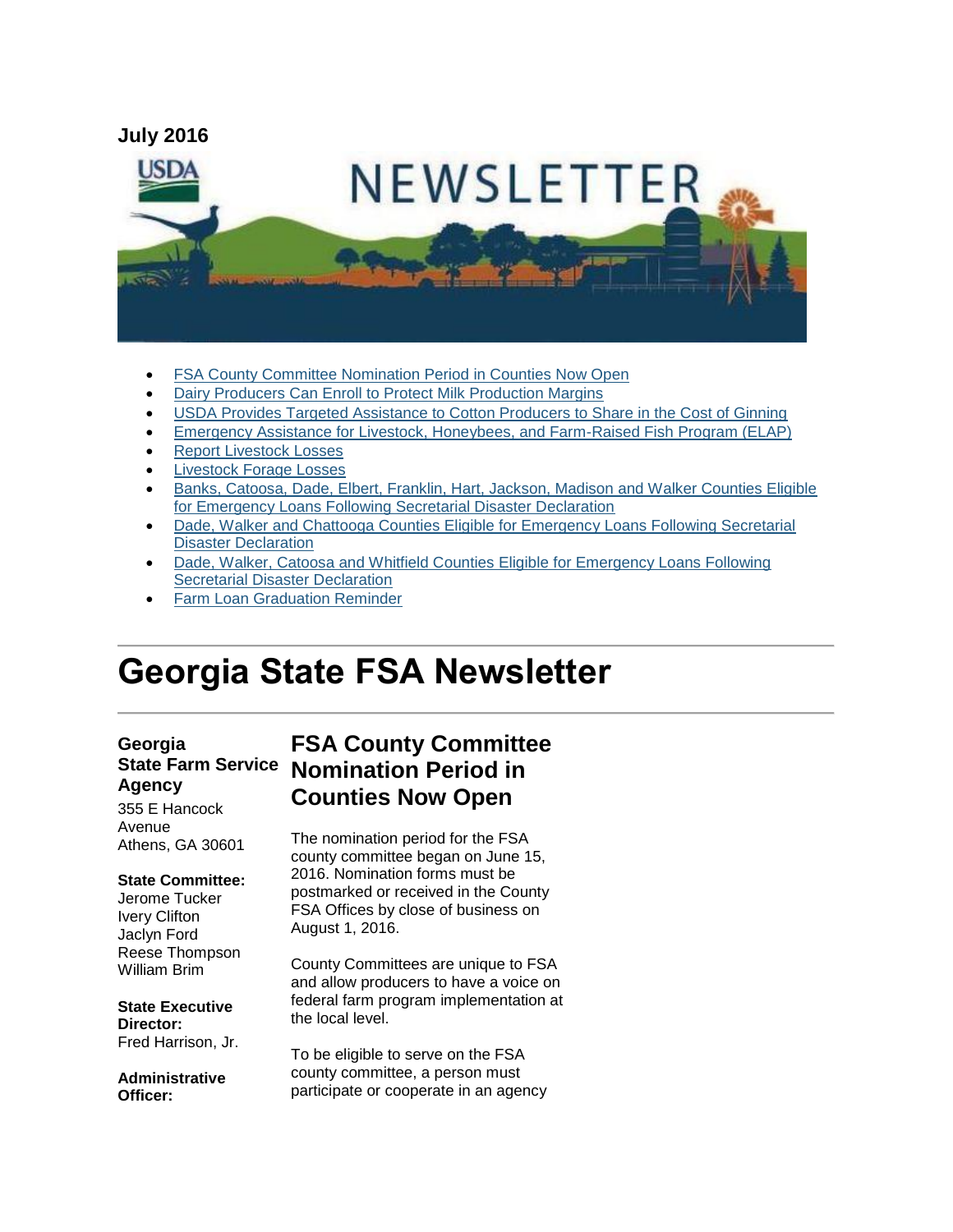Dianne Westmoreland

**Farm Loan Chief:** David Laster

#### **Farm Program Chief:** Brett Martin

**Public Affairs/Outreach:** Neal Leonard

To find contact information for your local office go to [www.fsa.usda.gov/ga](http://www.fsa.usda.gov/ga) administered program, be eligible to vote in a county committee election and reside in the Local Administrative Area (LAA) where they are nominated. All producers, including women, minority and beginning farmers and ranchers are encouraged to participate in the nomination and election process.

Producers may nominate themselves or others as candidates. Organizations representing minority and women farmers and ranchers may also nominate candidates. To become a nominee, eligible individuals must sign form FSA-669A. The form and more information about county committee elections is available online at: [www.fsa.usda.gov/elections.](http://www.fsa.usda.gov/elections)

Elected county committee members serve a three-year term and are responsible for making decisions on FSA disaster, conservation, commodity and price support programs, as well as other important federal farm program issues. County committees consist of three to 11 members.

FSA will mail election ballots to eligible voters beginning November 7. Ballots are due back in the County Offices by mail or in person no later than December 5, 2016. All newly elected county committee members and alternates will take office January 1, 2017.

For more information about county committees, please contact the County FSA office at 706-546-2266 or visit [www.fsa.usda.gov/elections.](http://www.fsa.usda.gov/elections)

### <span id="page-1-0"></span>**Dairy Producers Can Enroll to Protect Milk Production Margins**

USDA Farm Service Agency (FSA) in Georgia announced that dairy producers can enroll for 2017 coverage in the Margin Protection Program for Dairy (MPP-Dairy) starting July 1. The voluntary program, established by the 2014 Farm Bill, provides financial assistance to participating dairy producers when the margin – the difference between the price of milk and feed costs – falls below the coverage level selected by the producer.

The Margin Protection Program gives participating dairy producers the flexibility to select coverage levels best suited for their operation. Enrollment began July 1 and ends on September 30, 2016, for coverage in calendar year 2017. Participating farmers will remain in the program through 2018 and pay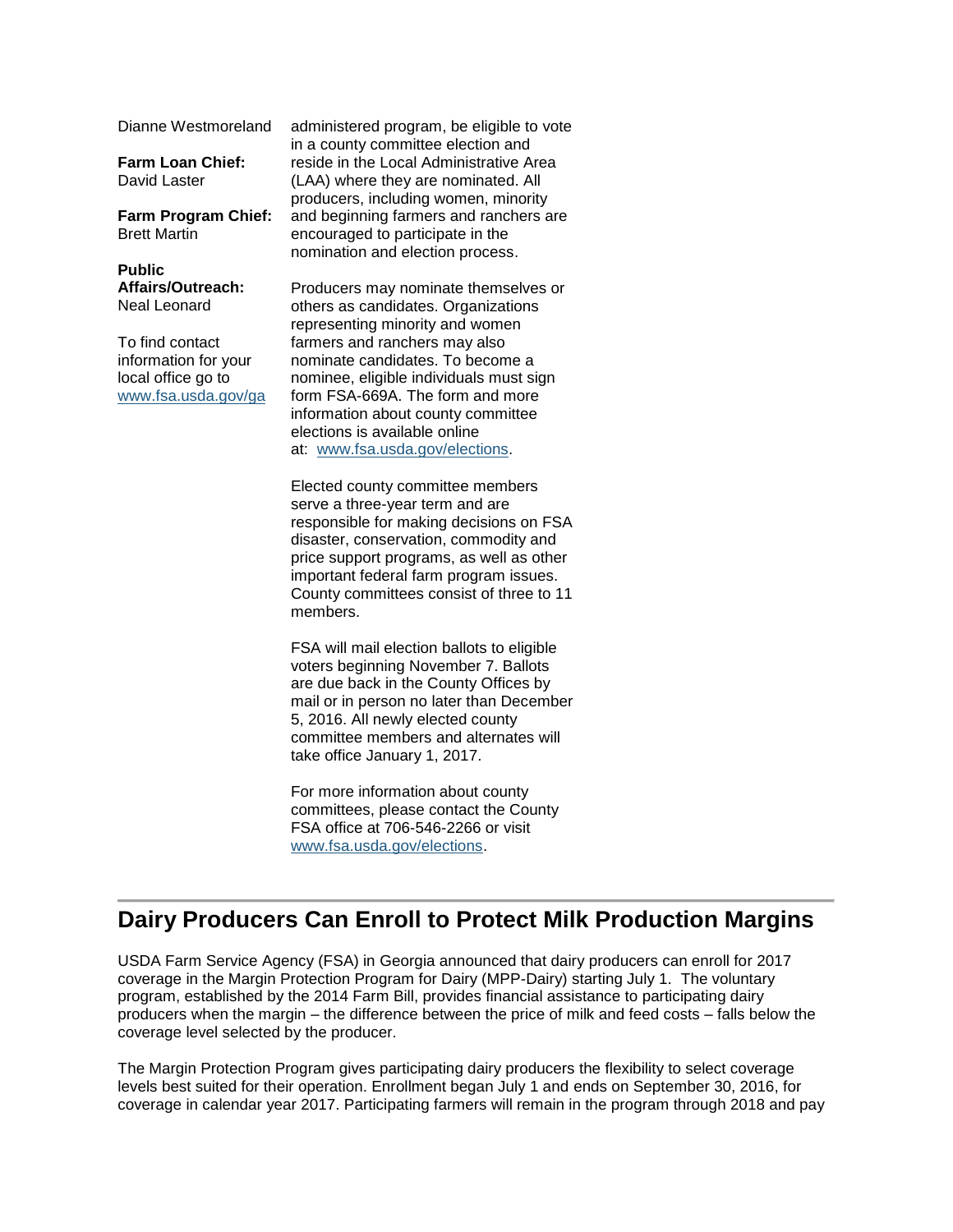a minimum \$100 administrative fee each year. Producers have the option of selecting a different coverage level during open enrollment each year.

USDA has a web tool to help producers determine the level of coverage under the Margin Protection Program that will provide them with the strongest safety net under a variety of conditions. The online resource, available at [www.fsa.usda.gov/mpptool,](http://www.fsa.usda.gov/mpptool) allows dairy farmers to quickly and easily combine unique operation data and other key variables to calculate their coverage needs based on price projections. Producers can also review historical data or estimate future coverage needs, based on data projections. The secure site can be accessed via computer, Smartphone or tablet 24 hours a day, seven days a week.

To complete enrollment, producers must make coverage elections during the enrollment period and pay the annual \$100 administrative fee that provides basic catastrophic protection that covers 90 percent of milk production at a \$4 margin coverage level. For additional premiums, operations can protect 25 to 90 percent of production history with margin coverage levels from \$4.50 to \$8, in 50 cent increments. Once enrolled, dairy operations are required to participate through 2018 by making coverage elections each year. Producers can mail the appropriate form to the producer's administrative county FSA office, along with applicable fees without necessitating a trip to the local FSA office. If electing higher coverage for 2017, dairy producers can either pay the premium in full at the time of enrollment or pay 100 percent of the premium by September 1, 2017. Premium fees may be paid directly to FSA or producers can work with their milk handlers to remit premiums on their behalf.

Also beginning July 1, 2016, FSA will begin accepting applications for intergenerational transfers, allowing program participants who added an adult child, grandchild or spouse to the operation during calendar year 2014 or 2015, or between January 1 and June 30, 2016, to increase production history by the new cows bought into the operation by the new family members. For intergenerational transfers occurring on or after July 1, 2016, notification to FSA must be made within 60 days of purchasing the additional cows.

Dairy operations enrolling in the new program must meet conservation compliance provisions and cannot participate in the Livestock Gross Margin Dairy Insurance Program.

For more information, visit FSA online at [www.fsa.usda.gov/dairy](http://www.fsa.usda.gov/dairy) or stop by a local FSA office to learn more about the Margin Protection Program. To find a local FSA office in your area, visit [http://offices.usda.gov.](http://offices.usda.gov/)

### <span id="page-2-0"></span>**USDA Provides Targeted Assistance to Cotton Producers to Share in the Cost of Ginning**

One-time Payments to Begin in July to Assist with 2016 Ginning Season

The U.S. Department of Agriculture (USDA) Farm Service Agency (FSA) will provide an estimated \$300 million in cost-share assistance payments to cotton producers through the new Cotton Ginning Cost-Share program, in order to expand and maintain the domestic marketing of cotton.

The Cotton Ginning Cost Share program will offer meaningful, timely and targeted assistance to cotton growers to help with their anticipated ginning costs and to facilitate marketing. The program will provide, on average, approximately 60 percent more assistance per farm and per producer than the 2014 program that provided cotton transition assistance.

Through the Cotton Ginning Cost-Share program, eligible producers can receive a one-time cost share payment, which is based on a producer's 2015 cotton acres reported to FSA, multiplied by 40 percent of the average ginning cost for each production region. With the pressing need to provide assistance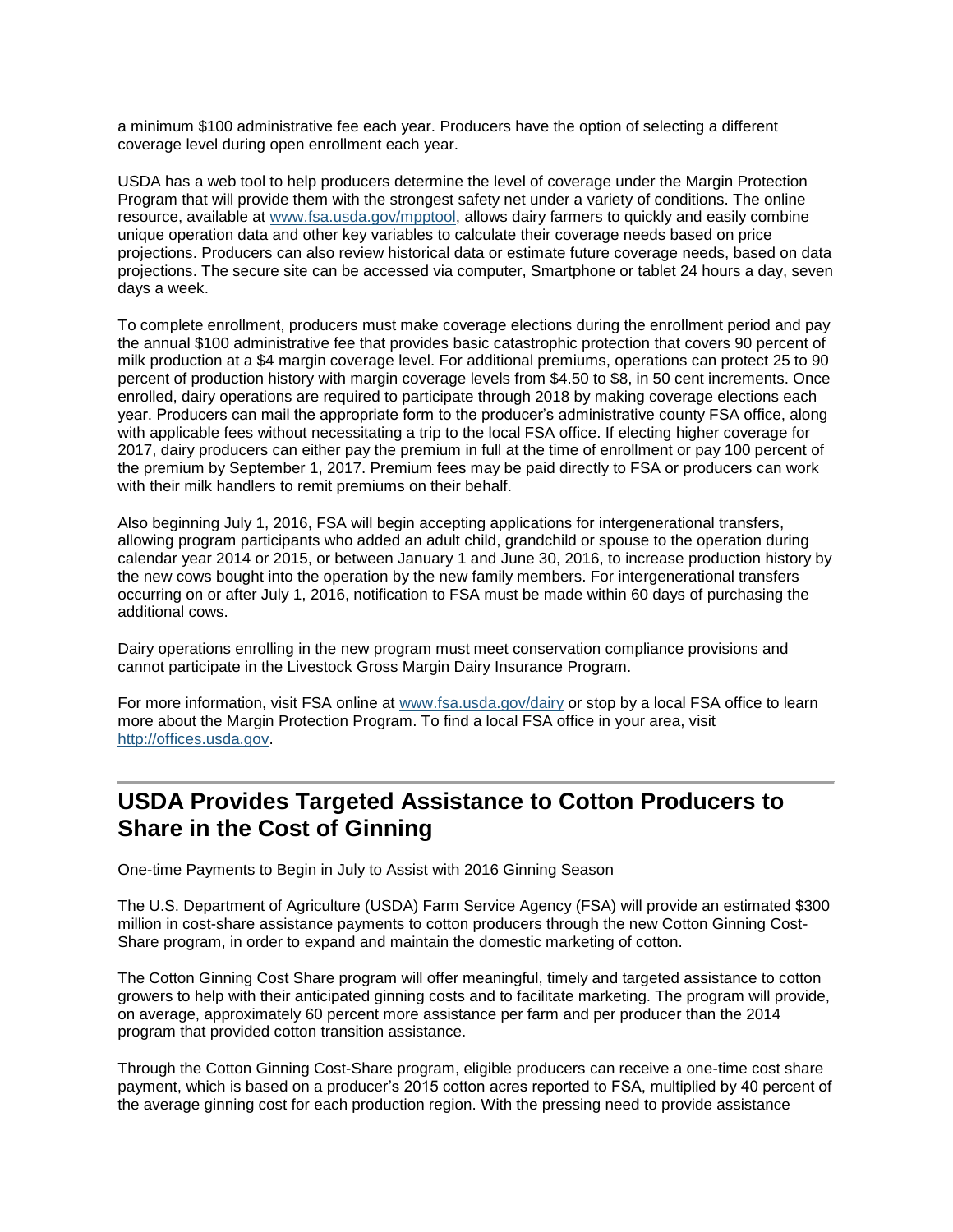ahead of the 2016 ginning season this fall, USDA will ensure the application process is straight-forward and efficient. The program estimates the costs based on planting of cotton in 2015, and therefore the local FSA offices already have this information for the vast majority of eligible producers and the applications will be pre-populated with existing data. Sign-up for the program began June 20 and runs through August 5, 2016 at the producer's local FSA office. Payments will be processed as applications are received, and are expected to begin in July.

Since 2011, cotton fiber markets have experienced dramatic changes. As a result of low cotton prices and global oversupply, cotton producers are facing economic uncertainty that has led to many producers having lost equity and having been forced to liquidate equipment and land to satisfy loans. The ginning of cotton is necessary prior to marketing the lint for fiber, or the seed for oil or feed. While the Cotton Ginning Cost-Share program makes payments to cotton producers for cotton ginning costs, the benefits of the program will be felt by the broader marketing chain associated with cotton and cottonseed, including cotton gins, cooperatives, marketers and cottonseed crushers and the rural communities that depend on them.

The program has the same eligibility requirements as were used for the 2014 Cotton Transition Assistance Program, including a \$40,000 per producer payment limit, requirement to be actively engaged in farming, meet conservation compliance and a \$900,000 adjusted gross income limit.

To learn more about the Cotton Ginning Cost-Share program, visit [www.fsa.usda.gov/cgcs](http://www.fsa.usda.gov/cgcs) or contact a local FSA county office. To find your local FSA county office, visit [http://offices.usda.gov.](http://offices.usda.gov/)

#### <span id="page-3-0"></span>**Emergency Assistance for Livestock, Honeybees, and Farm-Raised Fish Program (ELAP)**

The Emergency Assistance for Livestock, Honeybees and Farm-Raised Fish Program (ELAP) provides emergency assistance to eligible livestock, honeybees, and farm-raised fish producers who have losses due to adverse weather events or other conditions not covered by other agricultural disaster assistance programs.

Eligible livestock losses include grazing losses not covered under the Livestock Forage Disaster Program (LFP), loss of purchased feed and/or mechanically harvested feed due to an eligible adverse weather event, and additional cost of transporting water (not the water itself) because of an eligible drought.

Eligible honeybee losses include colony losses in excess of normal mortality due to an eligible weather event or loss condition, including CCD, and hive losses due to eligible adverse weather.

Eligible farm-raised fish losses include death losses in excess of normal mortality and/or loss of purchased feed due to an eligible adverse weather event.

Producers who suffer eligible livestock, honeybee, or farm-raised fish losses from October 1, 2015 to September 30, 2016 must file:

- A **notice of loss within 30 calendar days of when the loss occurs**
- An **application for payment by November 1, 2016**

The Farm Bill caps ELAP disaster funding at \$20 million per federal fiscal year – payments most likely will be factored.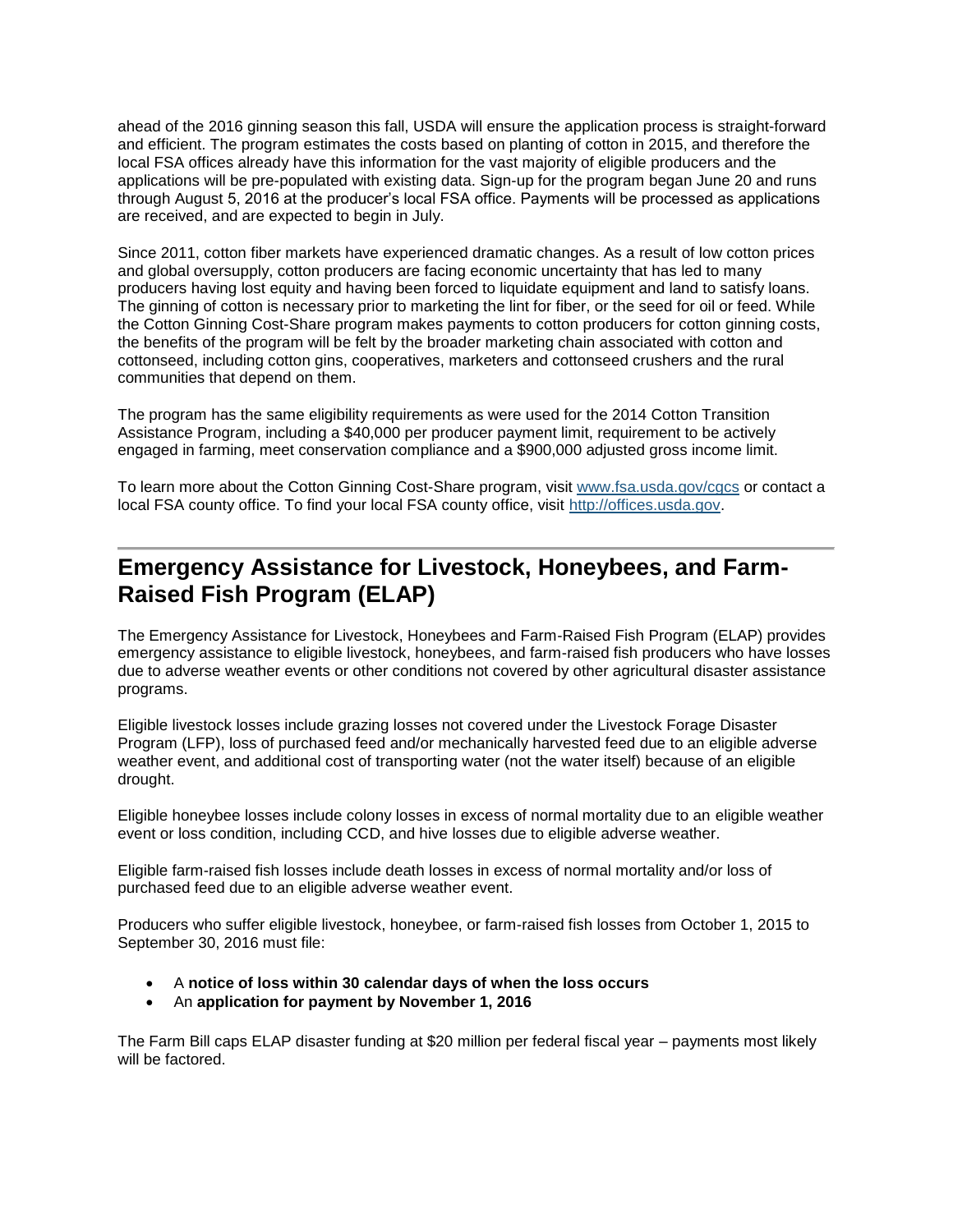The following ELAP Fact Sheets (by topic) are available online:

- ELAP for Farm-Raised Fish Fact Sheet
- ELAP for Livestock Fact Sheet
- ELAP for Honeybees Fact Sheet

To view these and other FSA program fact sheets, visit the FSA fact sheet web page at [www.fsa.usda.gov/factsheets.](http://www.fsa.usda.gov/factsheets)

### <span id="page-4-0"></span>**Report Livestock Losses**

The Livestock Indemnity Program (LIP) provides assistance to eligible producers for livestock death losses in excess of normal mortality due to adverse weather events such as tornados floods, lightning, wildfires, extreme heat or extreme cold (ONLY if certain and specific criteria are met) as well as attacks by animals reintroduced into the wild by the federal government or protected by federal law. **NOTE:** Coyotes are NOT federally protected and losses caused by coyotes are NOT eligible for LIP.

For 2016, eligible losses must occur on or after January 1, 2016, and before December 31, 2016. A notice of loss must be filed with FSA within 30 days of when the loss occurs. Participants must provide supporting documentation to their local FSA office verifying the loss no later than 30 calendar days after the end of the calendar year for which benefits are requested.

**IMPORTANT** – **Documentation provided by the producer must be verifiable and the types of documentation that meet the "verifiable requirements" are not usually available to livestock producers in Georgia**. It is strongly suggested that producers incurring livestock losses **contact their local FSA office immediately upon discovering livestock losses** and arrange for the County Office to make a farm visit to verify the number of livestock lost and the cause of death. **Otherwise the producer may not be able to provide the verifiable documentation required for LIP eligibility**.

Producers who suffer livestock losses in 2016 must file both of the following:

- A notice of loss the earlier of 30 calendar days of when the loss occurred
- An application for payment by January 30, 2017.

Additional Information about LIP is available at your local FSA office or online at: [www.fsa.usda.gov.](file:///C:/Documents%20and%20Settings/murray.watts/Local%20Settings/Temporary%20Internet%20Files/Content.Outlook/WRAEZEPN/www.fsa.usda.gov)

### <span id="page-4-1"></span>**Livestock Forage Losses**

LFP provides compensation to eligible livestock producers who suffer grazing losses for covered livestock due to drought on privately owned or cash leased land.

**ONLY** Producers in the following 36 counties are eligible to apply for 2016 Livestock Forage Disaster Program (LFP) benefits on native pasture, improved pasture, and forage sorghum **AT THIS TIME**:

**Banks Bartow Butts Carroll Catoosa Chattooga Clayton Cobb Coweta Dade DeKalb Douglas Elbert Fayette Floyd Franklin Fulton Gordon Habersham Hall Hart Heard Henry Jackson Lamar Madison Meriwether Newton Paulding Pike Rabun Rockdale Spalding Stephens Walker Whitfield**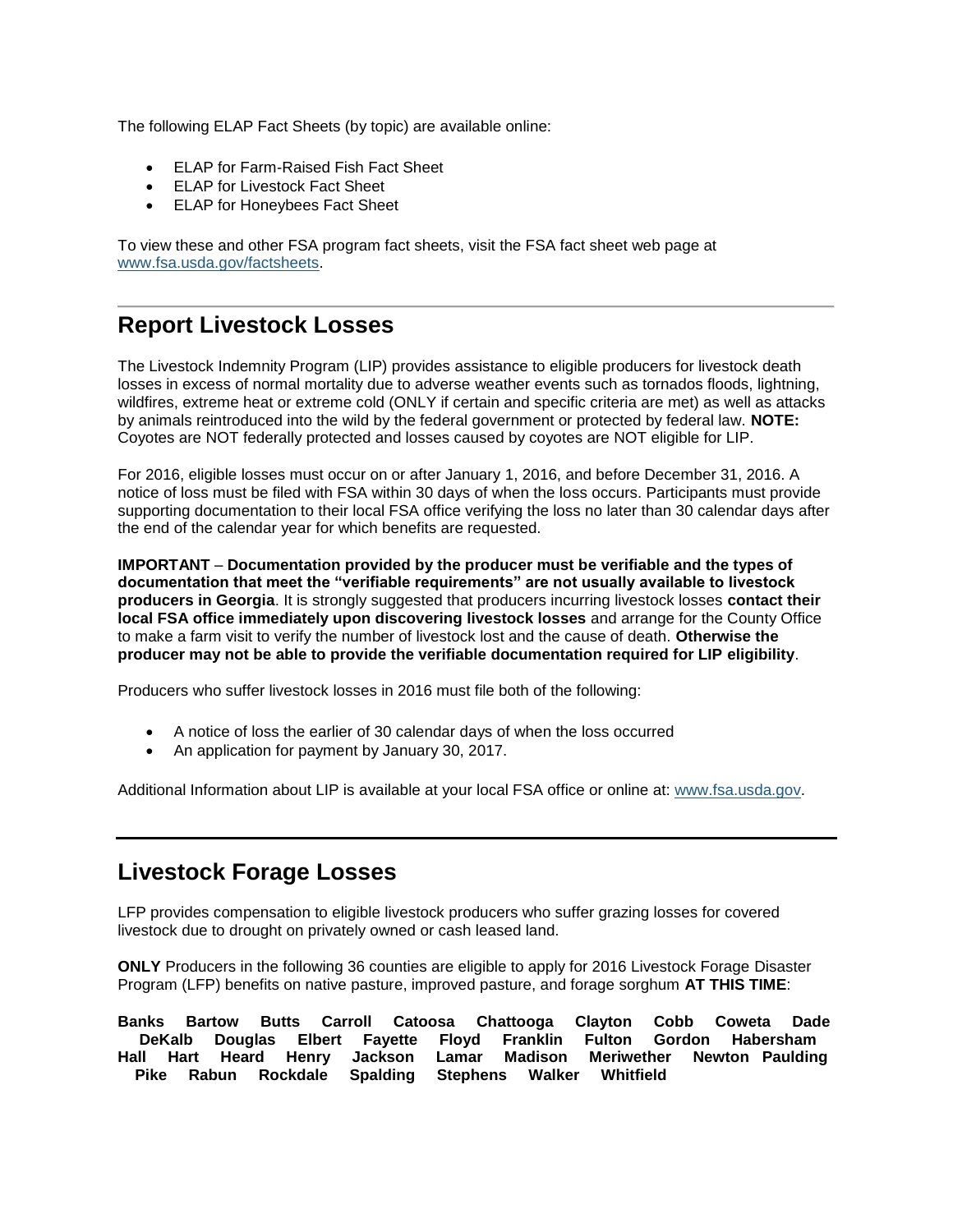**NOTE:** Eligibility is updated every Thursday and additional counties may become eligible in future weeks; please check with your local FSA county office to see if your county is eligible.

County Offices can only accept LFP applications after notification is received by the National Office if that they are in a county with a qualifying drought rating. **IMPORTANT - County eligibility is based solely on the U.S. Drought Monitor Rating** for Georgia and neither the FSA State Office nor County Offices have any input into the determination of LFP eligibility for a county.

Eligible livestock producers must complete a CCC-853 and the required supporting documentation no later than January 30, 2017 for 2016 losses. Producers with cash-leased land are required to provide written lease agreements from the land owner containing specific information on the rented land. In addition, grazing land for which benefits are requested under LFP are required to have been reported to the FSA office; if the land has not already been reported, a late-filed acreage report can be accepted but a "late-filing" fee will be assessed.

Additional Information about LFP, including eligible livestock is available at your local FSA office or online at: [www.fsa.usda.gov.](http://www.fsa.usda.gov/) 

### <span id="page-5-0"></span>**Banks, Catoosa, Dade, Elbert, Franklin, Hart, Jackson, Madison and Walker Counties Eligible for Emergency Loans Following Secretarial Disaster Declaration**

Effective July 9, 2016, Banks, Catoosa, Dade, Elbert, Franklin, Hart, Jackson, Madison and Walker Counties were declared as primary disaster counties due to recent drought. Under this designation, producers with operations in any primary or contiguous county are eligible to apply for low interest emergency loans.

Emergency loans help producers recover from production and physical losses due to drought, flooding and other natural disasters or quarantine.

Producers have eight months from the date of the declaration to apply for emergency loan assistance. FSA will consider each loan application on its own merits, taking into account the extent of losses, security available and repayment ability. Producers can borrow up to 100 percent of actual production or physical losses, to a maximum amount of \$500,000.

For more information about emergency loans, please contact your local FSA office or visit [www.fsa.usda.gov.](http://www.fsa.usda.gov/)

#### <span id="page-5-1"></span>**Dade, Walker and Chattooga Counties Eligible for Emergency Loans Following Secretarial Disaster Declaration**

Effective July 6, 2016, Dade, Walker and Chattooga Counties were declared as contiguous disaster counties due to drought occurring in Alabama. Under this designation, producers with operations in any primary or contiguous county are eligible to apply for low interest emergency loans.

Emergency loans help producers recover from production and physical losses due to drought, flooding and other natural disasters or quarantine.

Producers have eight months from the date of the declaration to apply for emergency loan assistance. FSA will consider each loan application on its own merits, taking into account the extent of losses,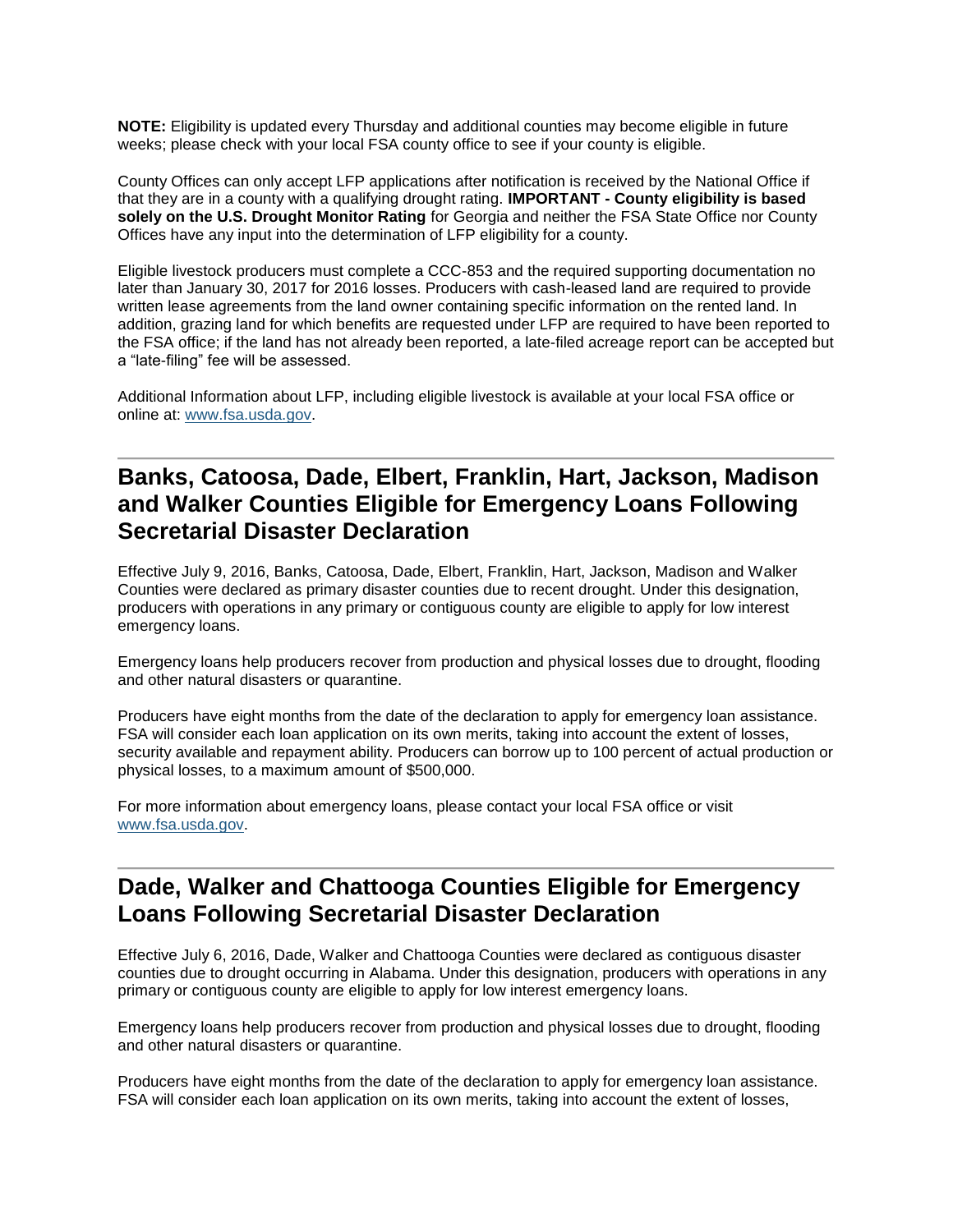security available and repayment ability. Producers can borrow up to 100 percent of actual production or physical losses, to a maximum amount of \$500,000.

For more information about emergency loans, please contact your local FSA office or visit [www.fsa.usda.gov.](http://www.fsa.usda.gov/)

#### <span id="page-6-0"></span>**Dade, Walker, Catoosa and Whitfield Counties Eligible for Emergency Loans Following Secretarial Disaster Declaration**

Effective July 6, 2016, Dade, Walker, Catoosa and Whitfield Counties were declared as contiguous disaster counties due to drought occurring in Tennessee. Under this designation, producers with operations in any primary or contiguous county are eligible to apply for low interest emergency loans.

Emergency loans help producers recover from production and physical losses due to drought, flooding and other natural disasters or quarantine.

Producers have eight months from the date of the declaration to apply for emergency loan assistance. FSA will consider each loan application on its own merits, taking into account the extent of losses, security available and repayment ability. Producers can borrow up to 100 percent of actual production or physical losses, to a maximum amount of \$500,000.

For more information about emergency loans, please contact your local FSA office or visit [www.fsa.usda.gov.](http://www.fsa.usda.gov/)

#### <span id="page-6-1"></span>**Farm Loan Graduation Reminder**

FSA Direct Loans are considered a temporary source of credit that is available to producers who do not meet normal underwriting criteria for commercial banks.

FSA periodically conducts Direct Loan graduation reviews to determine a borrower's ability to graduate to commercial credit. If the borrower's financial condition has improved to a point where they can refinance their debt with commercial credit, they will be asked to obtain other financing and partially or fully pay off their FSA debt.

By the end of a producer's operating cycle, the Agency will send a letter requesting a current balance sheet, actual financial performance and a projected farm budget. The borrower has 30 days to return the required financial documents. This information will be used to evaluate the borrower's potential for refinancing to commercial credit.

If a borrower meets local underwriting criteria, FSA will send the borrower's name, loan type, balance sheet and projected cash flow to commercial lenders. The borrower will be notified when loan information is sent to local lenders.

If any lenders are interested in refinancing the borrower's loan, FSA will send the borrower a letter with a list of lenders that are interested in refinancing the loan. The borrower must contact the lenders and complete an application for commercial credit within 30 calendar days.

If a commercial lender rejects the borrower, the borrower must obtain written evidence that specifies the reasons for rejection and submit to their local FSA farm loan office.